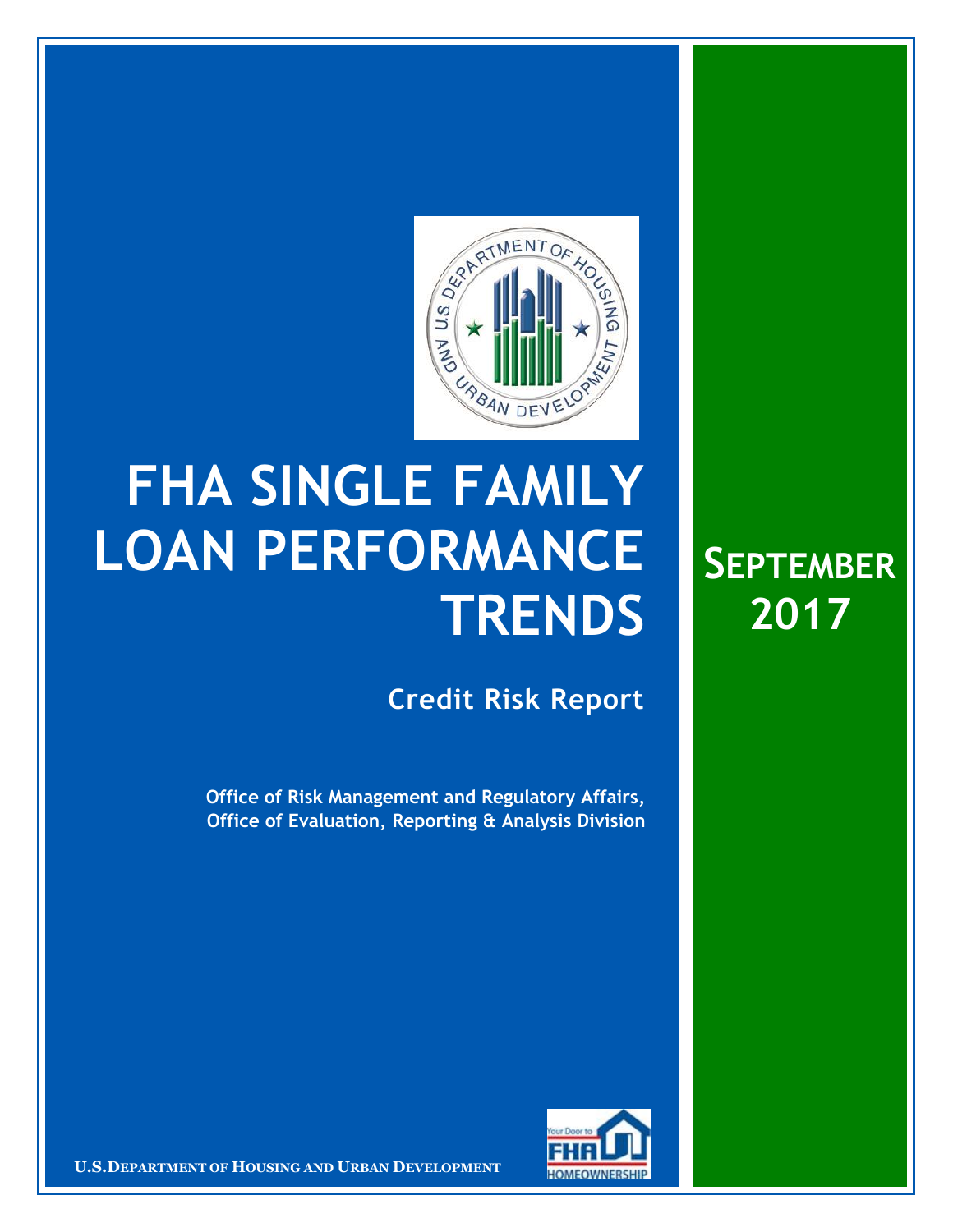## Table of Contents

## Table of Figures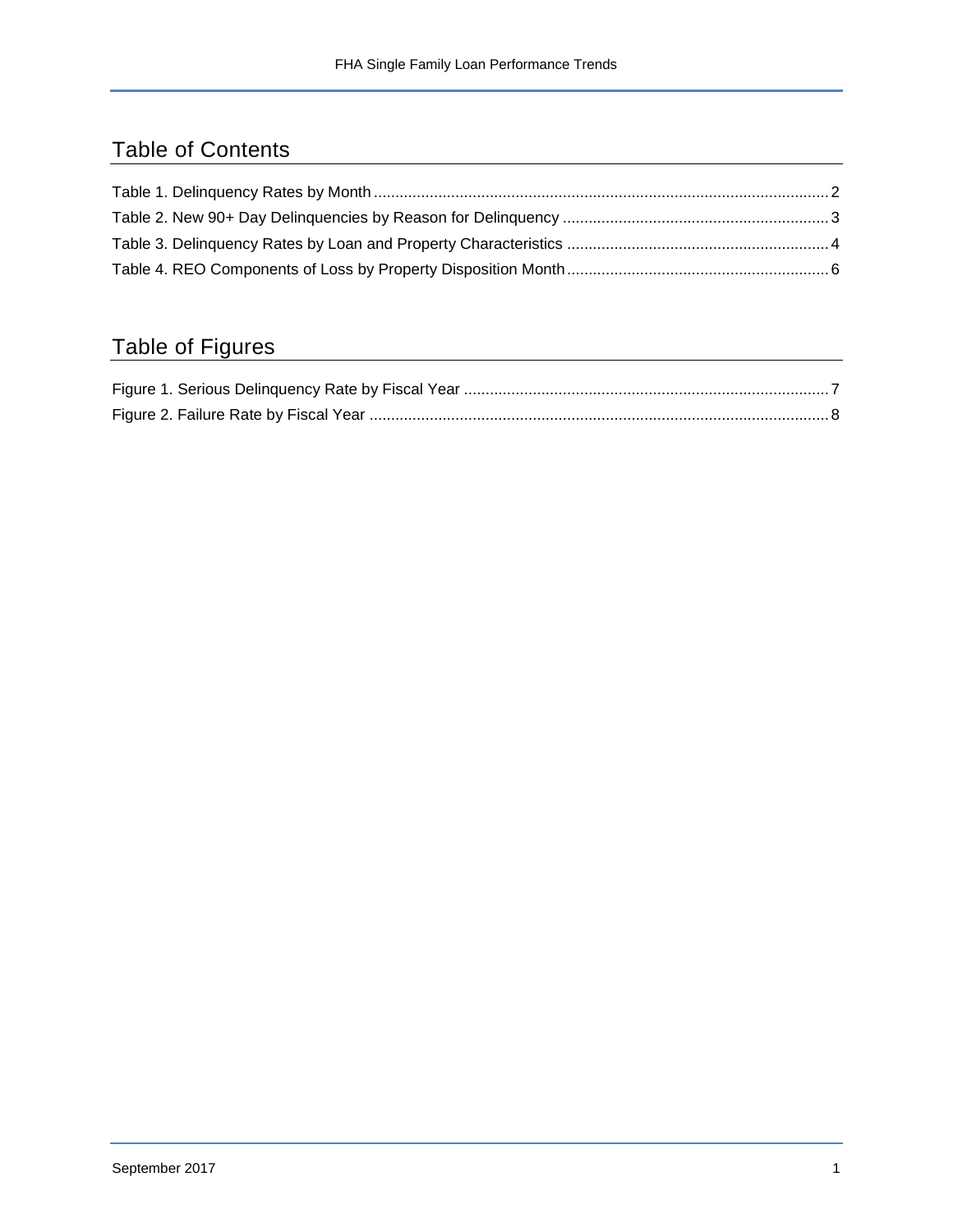<span id="page-2-0"></span>

|          | Active                | Delinquency Rates <sup>a</sup> (%) |        |                                | Exceptions <sup>b</sup> (%) |            |                        |
|----------|-----------------------|------------------------------------|--------|--------------------------------|-----------------------------|------------|------------------------|
|          | Insurance in<br>Force |                                    |        |                                | In                          | In         | Serious<br>Delinquency |
| Month    | (EOM)                 | 30-day                             | 60-day | 90-day                         | Foreclosure                 | Bankruptcy | Rate <sup>c</sup> (%)  |
|          |                       |                                    |        | <b>Non-Seasonally Adjusted</b> |                             |            |                        |
| Sep 2016 | 7,838,495             | 4.48                               | 1.57   | 2.56                           | 1.50                        | 0.86       | 4.92                   |
| Oct      | 7,840,261             | 4.55                               | 1.60   | 2.58                           | 1.47                        | 0.86       | 4.91                   |
| Nov      | 7,839,269             | 4.74                               | 1.64   | 2.62                           | 1.46                        | 0.86       | 4.94                   |
| Dec      | 7,842,834             | 5.04                               | 1.69   | 2.67                           | 1.46                        | 0.87       | 4.99                   |
| Jan 2017 | 7,877,094             | 4.66                               | 1.63   | 2.62                           | 1.47                        | 0.87       | 4.97                   |
| Feb      | 7,891,926             | 4.44                               | 1.47   | 2.49                           | 1.46                        | 0.86       | 4.81                   |
| Mar      | 7,904,390             | 3.68                               | 1.23   | 2.21                           | 1.47                        | 0.86       | 4.54                   |
| Apr      | 7,917,975             | 4.63                               | 1.32   | 2.17                           | 1.44                        | 0.86       | 4.47                   |
| May      | 7,934,510             | 4.32                               | 1.37   | 2.09                           | 1.41                        | 0.86       | 4.36                   |
| Jun      | 7,950,029             | 4.37                               | 1.39   | 2.07                           | 1.37                        | 0.85       | 4.28                   |
| Jul      | 7,962,527             | 4.51                               | 1.44   | 2.08                           | 1.30                        | 0.82       | 4.20                   |
| Aug      | 7,973,604             | 4.64                               | 1.52   | 2.13                           | 1.30                        | 0.81       | 4.24                   |
| Sep      | 7,982,070             | 5.77                               | 1.70   | 2.36                           | 1.19                        | 0.77       | 4.32                   |
|          |                       |                                    |        | <b>Seasonally Adjusted</b>     |                             |            |                        |
| Sep 2016 | 7,838,495             | 4.17                               | 1.45   | 2.61                           | 1.55                        | 0.88       | 5.03                   |
| Oct      | 7,840,261             | 4.55                               | 1.52   | 2.56                           | 1.49                        | 0.83       | 4.88                   |
| Nov      | 7,839,269             | 4.47                               | 1.52   | 2.46                           | 1.48                        | 0.82       | 4.76                   |
| Dec      | 7,842,834             | 4.67                               | 1.51   | 2.45                           | 1.46                        | 0.83       | 4.74                   |
| Jan 2017 | 7,877,094             | 4.45                               | 1.45   | 2.34                           | 1.45                        | 0.85       | 4.64                   |
| Feb      | 7,891,926             | 4.77                               | 1.59   | 2.35                           | 1.43                        | 0.85       | 4.64                   |
| Mar      | 7,904,390             | 4.27                               | 1.42   | 2.28                           | 1.43                        | 0.87       | 4.58                   |
| Apr      | 7,917,975             | 5.04                               | 1.52   | 2.26                           | 1.44                        | 0.86       | 4.56                   |
| May      | 7,934,510             | 4.48                               | 1.49   | 2.15                           | 1.43                        | 0.87       | 4.46                   |
| Jun      | 7,950,029             | 4.39                               | 1.44   | 2.15                           | 1.37                        | 0.84       | 4.36                   |
| Jul      | 7,962,527             | 4.50                               | 1.45   | 2.19                           | 1.30                        | 0.82       | 4.31                   |
| Aug      | 7,973,604             | 4.48                               | 1.48   | 2.18                           | 1.31                        | 0.81       | 4.31                   |
| Sep      | 7,982,070             | 5.56                               | 1.61   | 2.36                           | 1.21                        | 0.77       | 4.34                   |

**Table 1. Delinquency Rates by Month**

EOM = end of month.

a The 90-day category includes all loans that are at least 3 months delinquent excluding those loans in foreclosure or bankruptcy processing. Included in the delinquency counts are loans under active consideration for loss mitigation foreclosure avoidance.

**bExceptions are counted separately from delinquencies, regardless of the length of the delinquency period.** 

<sup>c</sup> Serious delinquency rates are the sum of 90-day delinquencies plus in-foreclosures and in-bankruptcies.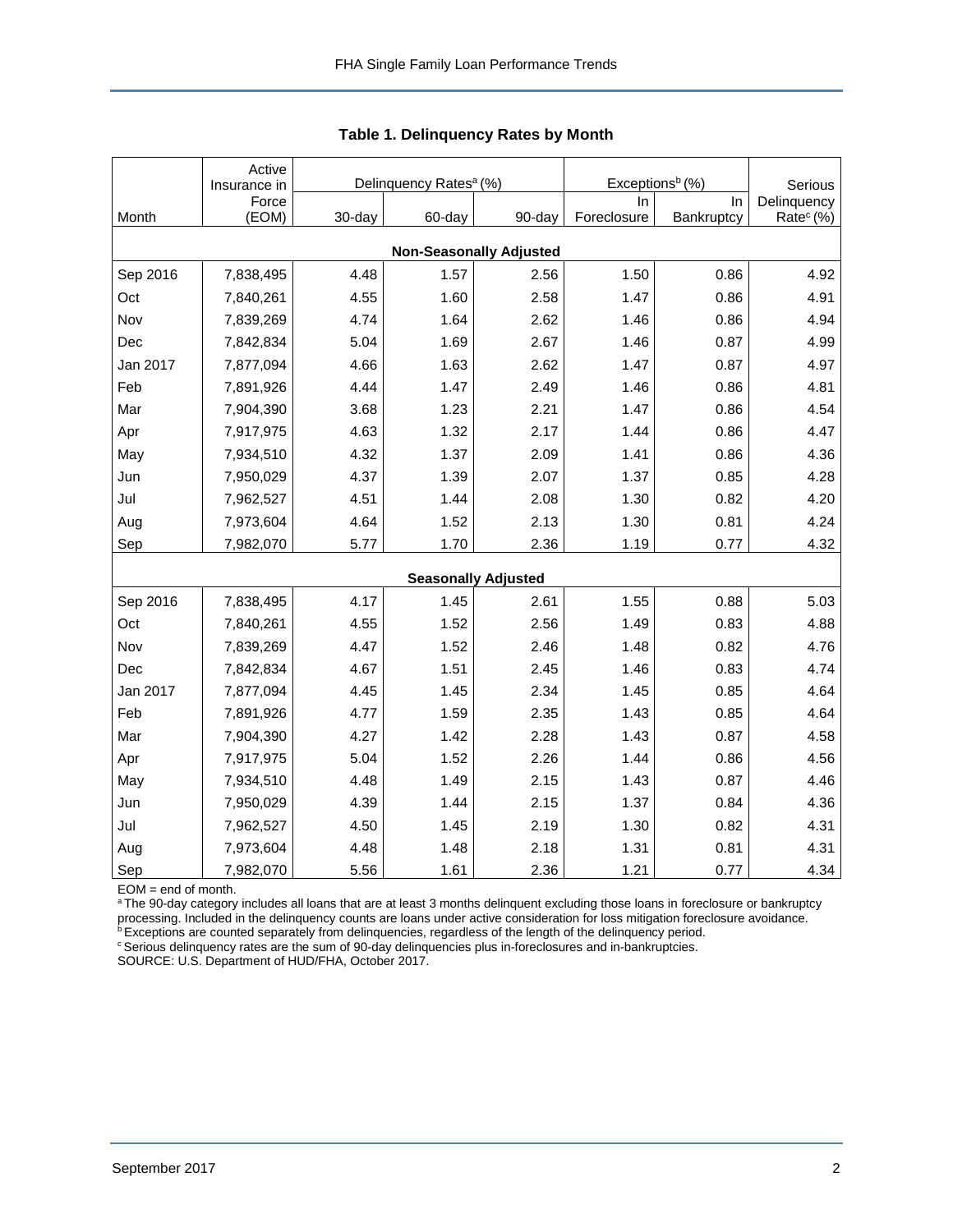|                    |               | Share by Reason for Delinquency (%) |            |             |                                                        |                     |         |                    |  |  |  |
|--------------------|---------------|-------------------------------------|------------|-------------|--------------------------------------------------------|---------------------|---------|--------------------|--|--|--|
| <b>Fiscal Year</b> | New 90+ Day   | Reduction                           |            | Excessive   | Death or<br>Illness of<br>Principal<br><b>Borrower</b> | Marital             | No      |                    |  |  |  |
| and Quarter        | Delinquencies | of Income                           | Unemployed | Obligations | or Family                                              | <b>Difficulties</b> | Contact | Other <sup>a</sup> |  |  |  |
| 2011 Q1            | 133,709       | 37.71                               | 9.66       | 16.38       | 9.51                                                   | 4.59                | 12.93   | 9.23               |  |  |  |
| 2011 Q2            | 117,906       | 37.32                               | 10.23      | 16.08       | 10.14                                                  | 4.52                | 12.04   | 9.68               |  |  |  |
| 2011 Q3            | 99,256        | 36.68                               | 10.42      | 16.45       | 10.65                                                  | 4.87                | 10.80   | 10.12              |  |  |  |
| 2011 Q4            | 133,827       | 37.30                               | 10.23      | 17.48       | 10.93                                                  | 4.76                | 9.41    | 9.88               |  |  |  |
| 2012 Q1            | 158,091       | 36.54                               | 9.46       | 19.14       | 11.08                                                  | 4.50                | 9.28    | 10.01              |  |  |  |
| 2012 Q2            | 114,762       | 37.15                               | 9.99       | 17.59       | 11.34                                                  | 4.75                | 8.58    | 10.59              |  |  |  |
| 2012 Q3            | 101,467       | 36.76                               | 9.72       | 17.55       | 11.68                                                  | 4.97                | 8.40    | 10.93              |  |  |  |
| 2012 Q4            | 125,200       | 36.78                               | 9.49       | 18.07       | 11.84                                                  | 4.65                | 8.15    | 11.01              |  |  |  |
| 2013 Q1            | 124,359       | 36.17                               | 9.00       | 18.47       | 12.00                                                  | 4.64                | 8.23    | 11.50              |  |  |  |
| 2013 Q2            | 104,165       | 35.79                               | 8.80       | 18.02       | 12.21                                                  | 4.52                | 8.21    | 12.44              |  |  |  |
| 2013 Q3            | 86,810        | 35.92                               | 8.28       | 18.08       | 12.36                                                  | 4.59                | 8.50    | 12.28              |  |  |  |
| 2013 Q4            | 105,090       | 36.29                               | 8.29       | 19.06       | 12.37                                                  | 4.57                | 8.77    | 10.65              |  |  |  |
| 2014 Q1            | 112,099       | 35.28                               | 7.93       | 20.45       | 12.16                                                  | 4.46                | 9.25    | 10.48              |  |  |  |
| 2014 Q2            | 93,183        | 34.70                               | 8.04       | 19.65       | 11.79                                                  | 4.31                | 10.74   | 10.76              |  |  |  |
| 2014 Q3            | 80,881        | 33.27                               | 7.93       | 19.86       | 12.25                                                  | 4.36                | 11.34   | 10.98              |  |  |  |
| 2014 Q4            | 101,850       | 32.43                               | 7.52       | 20.94       | 12.61                                                  | 4.41                | 11.47   | 10.61              |  |  |  |
| 2015 Q1            | 106,665       | 31.72                               | 7.00       | 21.97       | 12.68                                                  | 4.22                | 11.69   | 10.73              |  |  |  |
| 2015 Q2            | 82,866        | 32.10                               | 7.15       | 21.60       | 12.57                                                  | 4.19                | 11.53   | 10.86              |  |  |  |
| 2015 Q3            | 71,869        | 30.77                               | 6.69       | 21.36       | 12.67                                                  | 4.23                | 13.12   | 11.16              |  |  |  |
| 2015 Q4            | 88,263        | 30.48                               | 6.63       | 22.22       | 12.73                                                  | 3.99                | 12.15   | 11.81              |  |  |  |
| 2016 Q1            | 92,607        | 30.52                               | 6.49       | 22.56       | 12.91                                                  | 4.03                | 11.39   | 12.11              |  |  |  |
| 2016 Q2            | 78,978        | 30.08                               | 6.86       | 22.78       | 12.74                                                  | 3.89                | 11.90   | 11.76              |  |  |  |
| 2016 Q3            | 66,500        | 30.72                               | 6.93       | 23.09       | 13.30                                                  | 4.14                | 10.74   | 11.08              |  |  |  |
| 2016 Q4            | 85,289        | 31.48                               | 7.41       | 23.68       | 13.12                                                  | 3.98                | 9.72    | 10.61              |  |  |  |
| 2017 Q1            | 94,958        | 30.65                               | 7.39       | 24.14       | 13.06                                                  | 3.71                | 9.49    | 11.56              |  |  |  |
| 2017 Q2            | 75,376        | 30.13                               | 8.14       | 23.93       | 13.22                                                  | 3.72                | 10.30   | 10.57              |  |  |  |
| 2017 Q3            | 65,531        | 28.71                               | 8.18       | 23.74       | 13.83                                                  | 3.73                | 10.58   | 11.23              |  |  |  |
| 2017 Q4            | 87,291        | 25.97                               | 7.70       | 23.50       | 12.35                                                  | 3.32                | 13.43   | 13.73              |  |  |  |

<span id="page-3-0"></span>**Table 2. New 90+ Day Delinquencies by Reason for Delinquency**

a Includes abandonment of property, distant employment transfer, neighborhood problems, property problems, inability to sell or rent property, military service, business failure, casualty loss, energy-environment cost, servicing problems, payment adjustment, payment dispute, and transfer of ownership pending fraud and incarceration.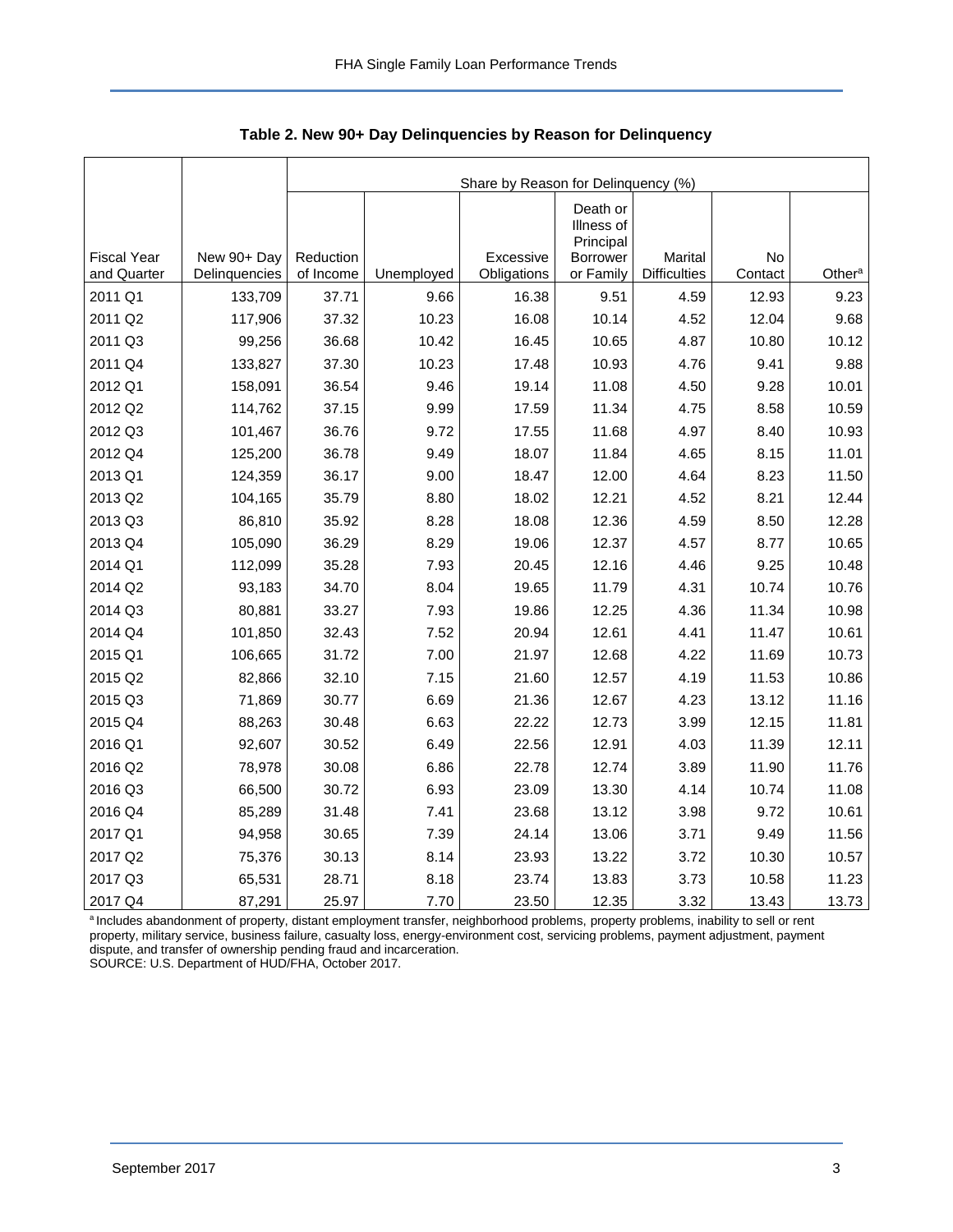<span id="page-4-0"></span>

|                           |                                   | Rates of Active Loan Counts (%) |        |        |         |                          |                  |                                  |  |  |
|---------------------------|-----------------------------------|---------------------------------|--------|--------|---------|--------------------------|------------------|----------------------------------|--|--|
|                           |                                   |                                 |        |        |         |                          |                  | Serious                          |  |  |
|                           | <b>IIF</b><br>Shares <sup>a</sup> | All Past<br>Dueb                | 30-Day | 60-Day | 90+ Day | <b>In</b><br>Foreclosure | In<br>Bankruptcy | Delinquency<br>Rate <sup>c</sup> |  |  |
| <b>Loan Purpose</b>       |                                   |                                 |        |        |         |                          |                  |                                  |  |  |
| All Active Loans          | 7,982,070                         | 11.79                           | 5.77   | 1.70   | 2.36    | 1.19                     | 0.77             | 4.32                             |  |  |
| Purchase                  | 67.00                             | 12.77                           | 6.32   | 1.92   | 2.60    | 1.15                     | 0.79             | 4.53                             |  |  |
| Refinance                 | 33.00                             | 9.81                            | 4.66   | 1.25   | 1.88    | 1.27                     | 0.74             | 3.90                             |  |  |
| Refinance                 |                                   |                                 |        |        |         |                          |                  |                                  |  |  |
| Refinance Loans           | 2,634,472                         | 9.81                            | 4.66   | 1.25   | 1.88    | 1.27                     | 0.74             | 3.90                             |  |  |
| Conventional              | 33.69                             | 11.57                           | 5.19   | 1.45   | 2.31    | 1.72                     | 0.91             | 4.93                             |  |  |
| No Cash Out               | 21.53                             | 11.30                           | 5.10   | 1.42   | 2.25    | 1.62                     | 0.90             | 4.77                             |  |  |
| Cash Out                  | 12.16                             | 12.05                           | 5.33   | 1.50   | 2.41    | 1.89                     | 0.92             | 5.22                             |  |  |
| <b>FHA</b>                | 10.68                             | 7.73                            | 3.99   | 0.97   | 1.39    | 0.78                     | 0.59             | 2.76                             |  |  |
| No Cash Out               | 6.30                              | 7.70                            | 3.97   | 0.98   | 1.38    | 0.76                     | 0.60             | 2.74                             |  |  |
| Cash Out                  | 4.38                              | 7.76                            | 4.02   | 0.96   | 1.41    | 0.82                     | 0.57             | 2.79                             |  |  |
| Streamline                | 55.63                             | 9.14                            | 4.47   | 1.18   | 1.72    | 1.09                     | 0.68             | 3.49                             |  |  |
| Credit Score Ranged       |                                   |                                 |        |        |         |                          |                  |                                  |  |  |
| Loans with Credit Scores  | 6,024,298                         | 11.41                           | 5.68   | 1.63   | 2.28    | 1.09                     | 0.72             | 4.09                             |  |  |
| < 500                     | 0.14                              | 34.63                           | 11.47  | 5.30   | 9.52    | 5.04                     | 3.28             | 17.85                            |  |  |
| 500-579                   | 2.10                              | 35.02                           | 13.79  | 5.20   | 8.63    | 4.43                     | 2.97             | 16.02                            |  |  |
| 580-619                   | 6.99                              | 24.48                           | 11.00  | 3.66   | 5.40    | 2.69                     | 1.74             | 9.82                             |  |  |
| 620-659                   | 29.88                             | 16.57                           | 8.37   | 2.46   | 3.32    | 1.39                     | 1.04             | 5.74                             |  |  |
| 660-719                   | 39.56                             | 8.17                            | 4.35   | 1.10   | 1.50    | 0.75                     | 0.46             | 2.71                             |  |  |
| 720-850                   | 21.33                             | 3.41                            | 1.80   | 0.41   | 0.59    | 0.43                     | 0.18             | 1.20                             |  |  |
| <b>Fiscal Year Cohort</b> |                                   |                                 |        |        |         |                          |                  |                                  |  |  |
| <b>All Cohorts</b>        | 7,982,070                         | 11.79                           | 5.77   | 1.70   | 2.36    | 1.19                     | 0.77             | 4.32                             |  |  |
| pre-2004                  | 8.18                              | 18.45                           | 8.43   | 3.00   | 3.80    | 1.93                     | 1.29             | 7.02                             |  |  |
| 2004                      | 2.14                              | 19.35                           | 8.81   | 3.03   | 3.94    | 2.16                     | 1.41             | 7.51                             |  |  |
| 2005                      | 1.54                              | 21.91                           | 9.47   | 3.42   | 4.67    | 2.68                     | 1.67             | 9.03                             |  |  |
| 2006                      | 1.21                              | 25.29                           | 10.31  | 3.74   | 5.60    | 3.65                     | 1.99             | 11.24                            |  |  |
| 2007                      | 1.16                              | 29.47                           | 11.10  | 4.13   | 7.23    | 4.64                     | 2.37             | 14.23                            |  |  |
| 2008                      | 2.76                              | 29.29                           | 11.02  | 4.07   | 7.22    | 4.63                     | 2.36             | 14.21                            |  |  |
| 2009                      | 6.07                              | 19.55                           | 8.10   | 2.64   | 4.28    | 2.98                     | 1.55             | 8.81                             |  |  |
| 2010                      | 7.82                              | 14.20                           | 6.48   | 1.99   | 2.89    | 1.77                     | 1.07             | 5.73                             |  |  |
| 2011                      | 6.29                              | 11.87                           | 5.64   | 1.69   | 2.33    | 1.29                     | 0.92             | 4.54                             |  |  |
| 2012                      | 7.68                              | 9.94                            | 4.90   | 1.43   | 1.92    | 0.92                     | 0.76             | 3.60                             |  |  |
| 2013                      | 10.63                             | 8.33                            | 4.26   | 1.12   | 1.58    | 0.75                     | 0.61             | 2.94                             |  |  |
| 2014                      | 5.29                              | 12.86                           | 6.44   | 1.85   | 2.63    | 1.09                     | 0.86             | 4.57                             |  |  |
| 2015                      | 10.00                             | 10.21                           | 5.50   | 1.46   | 2.10    | 0.63                     | 0.51             | 3.24                             |  |  |
| 2016                      | 13.86                             | 7.94                            | 4.81   | 1.15   | 1.43    | 0.30                     | 0.24             | 1.98                             |  |  |
| 2017                      | 15.36                             | 3.77                            | 2.91   | 0.47   | 0.33    | 0.03                     | 0.03             | 0.39                             |  |  |

| Table 3. Delinquency Rates by Loan and Property Characteristics |  |  |  |  |
|-----------------------------------------------------------------|--|--|--|--|
|-----------------------------------------------------------------|--|--|--|--|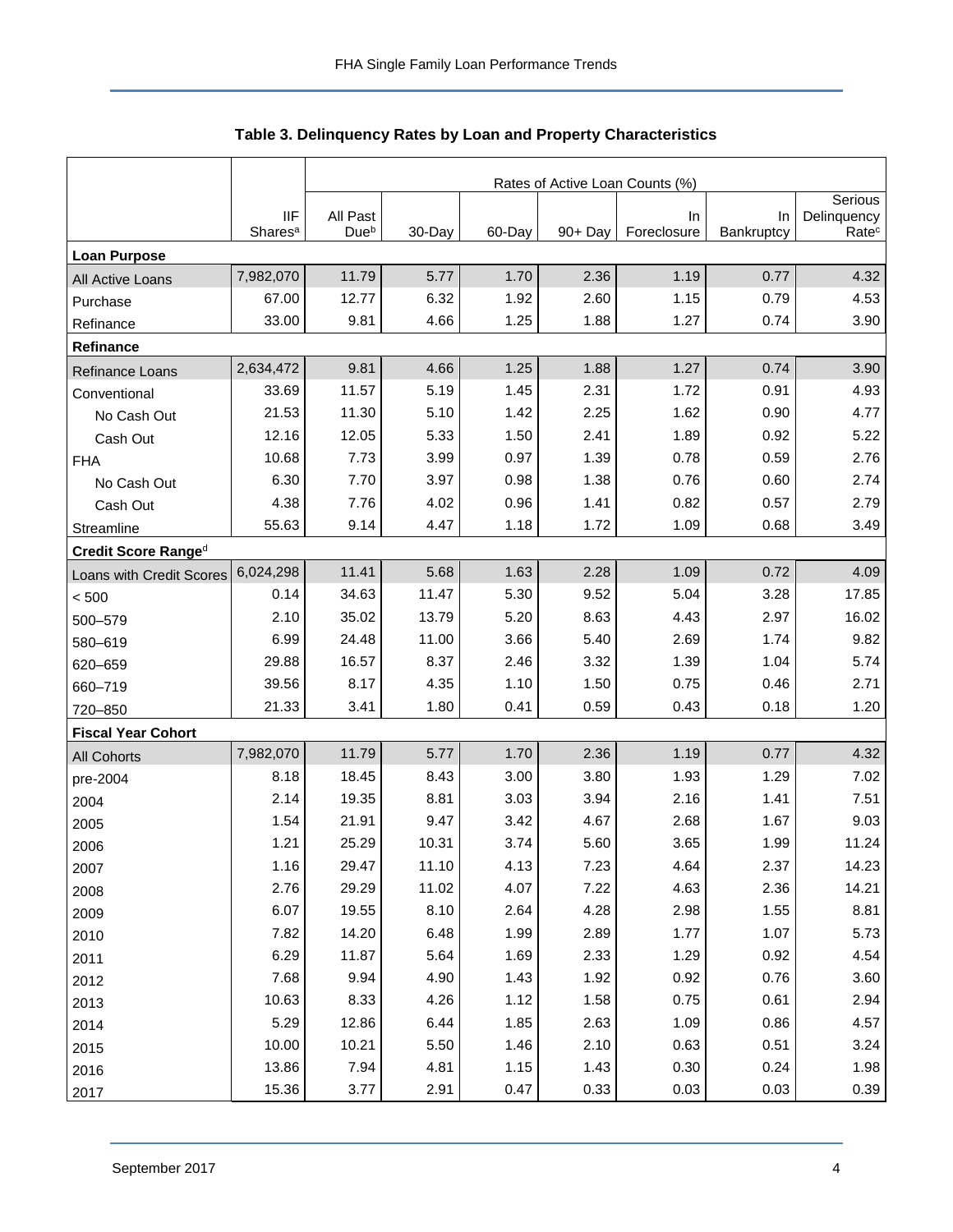|                                             |                     | Rates of Active Loan Counts (%) |        |        |            |             |            |                   |  |  |
|---------------------------------------------|---------------------|---------------------------------|--------|--------|------------|-------------|------------|-------------------|--|--|
|                                             |                     |                                 |        |        |            |             |            | Serious           |  |  |
|                                             | <b>IIF</b>          | All Past                        |        |        |            | In          | In         | Delinquency       |  |  |
|                                             | Shares <sup>a</sup> | Due <sup>b</sup>                | 30-Day | 60-Day | $90 + Day$ | Foreclosure | Bankruptcy | Rate <sup>c</sup> |  |  |
| Loan Amount at Origination (\$ thousands)   |                     |                                 |        |        |            |             |            |                   |  |  |
| All Loan Amounts                            | 7,982,070           | 11.79                           | 5.77   | 1.70   | 2.36       | 1.19        | 0.77       | 4.32              |  |  |
| < 50                                        | 3.24                | 14.15                           | 6.60   | 2.18   | 2.69       | 1.78        | 0.90       | 5.37              |  |  |
| $50 - 99$                                   | 23.49               | 13.66                           | 6.51   | 2.05   | 2.64       | 1.51        | 0.95       | 5.11              |  |  |
| 100-149                                     | 28.30               | 12.38                           | 6.08   | 1.82   | 2.47       | 1.13        | 0.87       | 4.47              |  |  |
| 150-199                                     | 19.82               | 11.07                           | 5.59   | 1.55   | 2.22       | 1.00        | 0.71       | 3.93              |  |  |
| 200-249                                     | 11.39               | 9.94                            | 5.02   | 1.34   | 2.05       | 0.96        | 0.58       | 3.58              |  |  |
| 250-399                                     | 11.39               | 9.79                            | 4.81   | 1.28   | 2.10       | 1.08        | 0.51       | 3.69              |  |  |
| 400-499                                     | 1.46                | 8.16                            | 3.60   | 1.04   | 1.96       | 1.11        | 0.44       | 3.51              |  |  |
| > 499                                       | 0.91                | 6.80                            | 2.92   | 0.79   | 1.66       | 1.08        | 0.36       | 3.10              |  |  |
| <b>Property Type</b>                        |                     |                                 |        |        |            |             |            |                   |  |  |
| All Property Types                          | 7,982,070           | 11.79                           | 5.77   | 1.70   | 2.36       | 1.19        | 0.77       | 4.32              |  |  |
| Detached                                    | 86.59               | 11.81                           | 5.88   | 1.71   | 2.34       | 1.10        | 0.78       | 4.22              |  |  |
| <b>Manufactured Housing</b>                 | 3.14                | 14.40                           | 6.26   | 2.01   | 2.99       | 2.07        | 1.06       | 6.12              |  |  |
| 2-4 Units                                   | 2.02                | 11.04                           | 4.03   | 1.29   | 2.35       | 2.78        | 0.59       | 5.72              |  |  |
| Condo                                       | 3.40                | 8.63                            | 3.73   | 1.12   | 1.87       | 1.32        | 0.59       | 3.78              |  |  |
| Townhouse                                   | 4.85                | 12.29                           | 5.64   | 1.78   | 2.65       | 1.50        | 0.72       | 4.87              |  |  |
| <b>Purchase Loan Type</b>                   |                     |                                 |        |        |            |             |            |                   |  |  |
| All Purchase Loans                          | 5,346,969           | 12.77                           | 6.32   | 1.92   | 2.60       | 1.15        | 0.79       | 4.53              |  |  |
| Repeat                                      | 18.37               | 10.31                           | 5.31   | 1.46   | 1.95       | 0.94        | 0.65       | 3.54              |  |  |
| First-time                                  | 81.63               | 13.32                           | 6.54   | 2.02   | 2.75       | 1.20        | 0.82       | 4.76              |  |  |
| Seller-Funded Down Payment Assistance (DPA) |                     |                                 |        |        |            |             |            |                   |  |  |
| All Sources of Funds                        | 7,982,070           | 11.79                           | 5.77   | 1.70   | 2.36       | 1.19        | 0.77       | 4.32              |  |  |
| Non-DPA                                     | 97.44               | 11.41                           | 5.65   | 1.63   | 2.26       | 1.14        | 0.73       | 4.13              |  |  |
| <b>DPA</b>                                  | 2.56                | 26.27                           | 10.54  | 4.08   | 6.44       | 2.93        | 2.28       | 11.65             |  |  |

**Table 3. Delinquency Rates by Loan and Property Characteristics**

IIF = insurance in force.

a For each subpanel, the loan shares sum to 100%. However, in some of the subpanels, the total loans in the analysis do not sum to 100% of IIF. For example, the IIF shares for refinance loans sum to 100% of refinance loans. Streamline refinance loans are not included in the Credit Score Range analysis; the IIF shares in that panel, add to 100% of fully-underwritten loans.

**b** Includes all loans 30 or more days past due, including those in bankruptcy or foreclosure.

<sup>c</sup> Includes all loans 90 days past due plus all in-bankruptcy and in-foreclosure cases.

d Credit score reporting began in May 2004 but was not mandatory until July 2008. Streamline refinance loans do not require credit score reporting.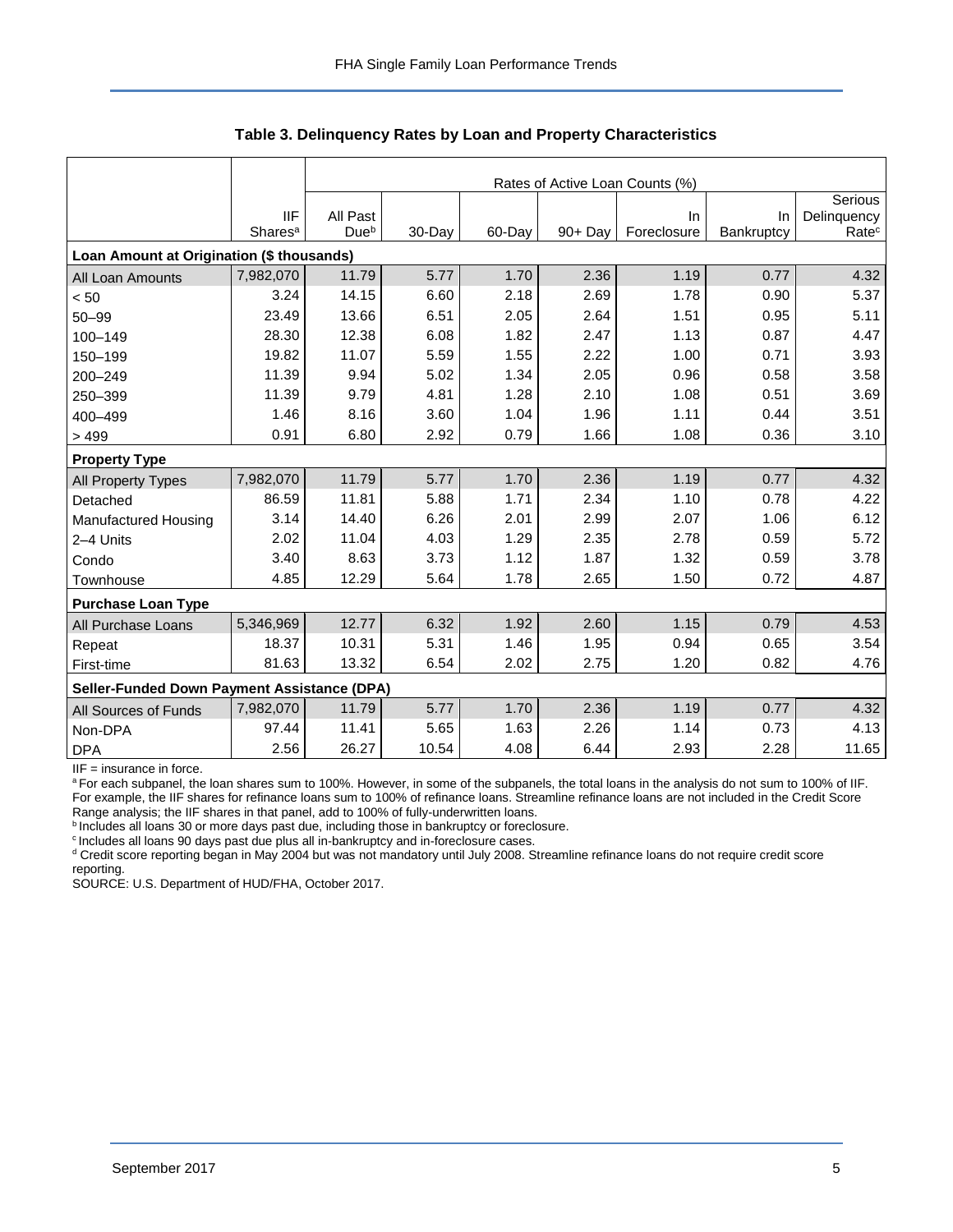<span id="page-6-0"></span>

|                                                         | 2017    |         |         |         |         |                               |         | 2016    |            |         |         |         |         |
|---------------------------------------------------------|---------|---------|---------|---------|---------|-------------------------------|---------|---------|------------|---------|---------|---------|---------|
| <b>Disposition Month</b>                                | Aug     | Jul     | Jun     | May     | Apr     | Mar                           | Feb     | Jan     | <b>Dec</b> | Nov     | Oct     | Sep     | Aug     |
| Loss Components as Percentage of Defaulted Loan Balance |         |         |         |         |         |                               |         |         |            |         |         |         |         |
| Claim Expenses <sup>a</sup>                             | 18.66   | 18.00   | 18.50   | 18.86   | 19.05   | 18.72                         | 18.96   | 18.38   | 17.78      | 18.64   | 18.71   | 18.51   | 19.10   |
| Holding Costsb                                          | 4.88    | 4.65    | 4.71    | 4.79    | 5.32    | 4.81                          | 4.74    | 4.83    | 4.92       | 4.82    | 4.96    | 4.92    | 4.97    |
| Loss on Collateral <sup>c</sup>                         | 30.42   | 28.95   | 28.91   | 29.05   | 29.14   | 31.58                         | 33.48   | 32.32   | 31.08      | 31.64   | 32.62   | 31.40   | 31.49   |
| Sales Expense                                           | 4.38    | 4.59    | 4.47    | 4.56    | 4.67    | 4.39                          | 4.29    | 4.40    | 4.33       | 4.30    | 4.21    | 4.24    | 4.36    |
| Program Discounts <sup>d</sup>                          | 0.09    | 0.38    | 0.22    | 0.13    | 0.19    | 0.15                          | 0.15    | 0.17    | 0.11       | 0.14    | 0.14    | 0.11    | 0.17    |
| Net Loss Rate <sup>e</sup>                              | 55.55   | 54.12   | 55.25   | 55.48   | 56.92   | 58.45                         | 61.08   | 59.36   | 57.46      | 59.05   | 59.86   | 58.63   | 59.39   |
|                                                         |         |         |         |         |         | Average Amount (\$)           |         |         |            |         |         |         |         |
| Average Dollar Loss                                     | 66,519  | 65,530  | 66,815  | 67,075  | 70,133  | 70,673                        | 72,311  | 69,813  | 67,863     | 70,063  | 69,697  | 68,315  | 67,924  |
| Average Unpaid Balance                                  | 119,748 | 121,091 | 120,922 | 120,892 | 123,212 | 120,905                       | 118,383 | 117,618 | 118,102    | 118,659 | 116,430 | 116,522 | 114,367 |
|                                                         |         |         |         |         |         | <b>Occurrence Count</b>       |         |         |            |         |         |         |         |
| Number of Dispositions                                  | 2,496   | 2,590   | 3,297   | 3,689   | 3,545   | 4,518                         | 3,636   | 3,629   | 4,189      | 4,196   | 4,525   | 4,776   | 4,641   |
| Number of Discounts                                     | 9       | 14      | 21      | 14      | 19      | 24                            | 14      | 18      | 11         | 14      | 19      | 16      | 27      |
| <b>Stage</b>                                            |         |         |         |         |         | <b>Average Time in Months</b> |         |         |            |         |         |         |         |
| Delinquencyf                                            | 13.2    | 12.9    | 13.3    | 13.2    | 13.2    | 13.2                          | 13.3    | 12.9    | 13.1       | 13.3    | 12.8    | 12.7    | 12.9    |
| Foreclosure <sup>g</sup>                                | 14.7    | 13.7    | 13.8    | 13.6    | 14.0    | 13.5                          | 13.5    | 12.7    | 12.3       | 13.1    | 13.0    | 13.1    | 12.9    |
| Deed Transferh                                          | 12.7    | 12.1    | 12.1    | 12.2    | 12.0    | 11.9                          | 12.0    | 11.5    | 12.0       | 11.8    | 11.7    | 11.5    | 12.0    |
| <b>REO</b>                                              | 4.7     | 4.6     | 4.6     | 4.7     | 4.9     | 5.1                           | 5.2     | 5.1     | 5.0        | 5.0     | 5.0     | 4.8     | 4.7     |
| All Stages                                              | 45.3    | 43.3    | 43.7    | 43.6    | 44.0    | 43.6                          | 43.9    | 42.1    | 42.4       | 43.1    | 42.5    | 42.1    | 42.5    |

**Table 4. REO Components of Loss by Property Disposition Month**

<sup>a</sup> Includes interest on principal.

**b** Management, maintenance, repairs, administration, and security, net of rent and other income.

<sup>c</sup> Value when foreclosed (UPB) minus value received in REO; does not include Streamline refinances.

 $d$  Rate over all dispositions; effect is greater in the cases where a discount actually is given.

<sup>e</sup> Profit (loss) divided by Unpaid Principal Balance (UPB). The listed cost categories are not exhaustive, and they will not sum to the loss rate.

<sup>f</sup> First missed payment to date foreclosure initiated.

<sup>g</sup> Initiation of foreclosure proceedings to auction date.

h Auction date to HUD acquisition date.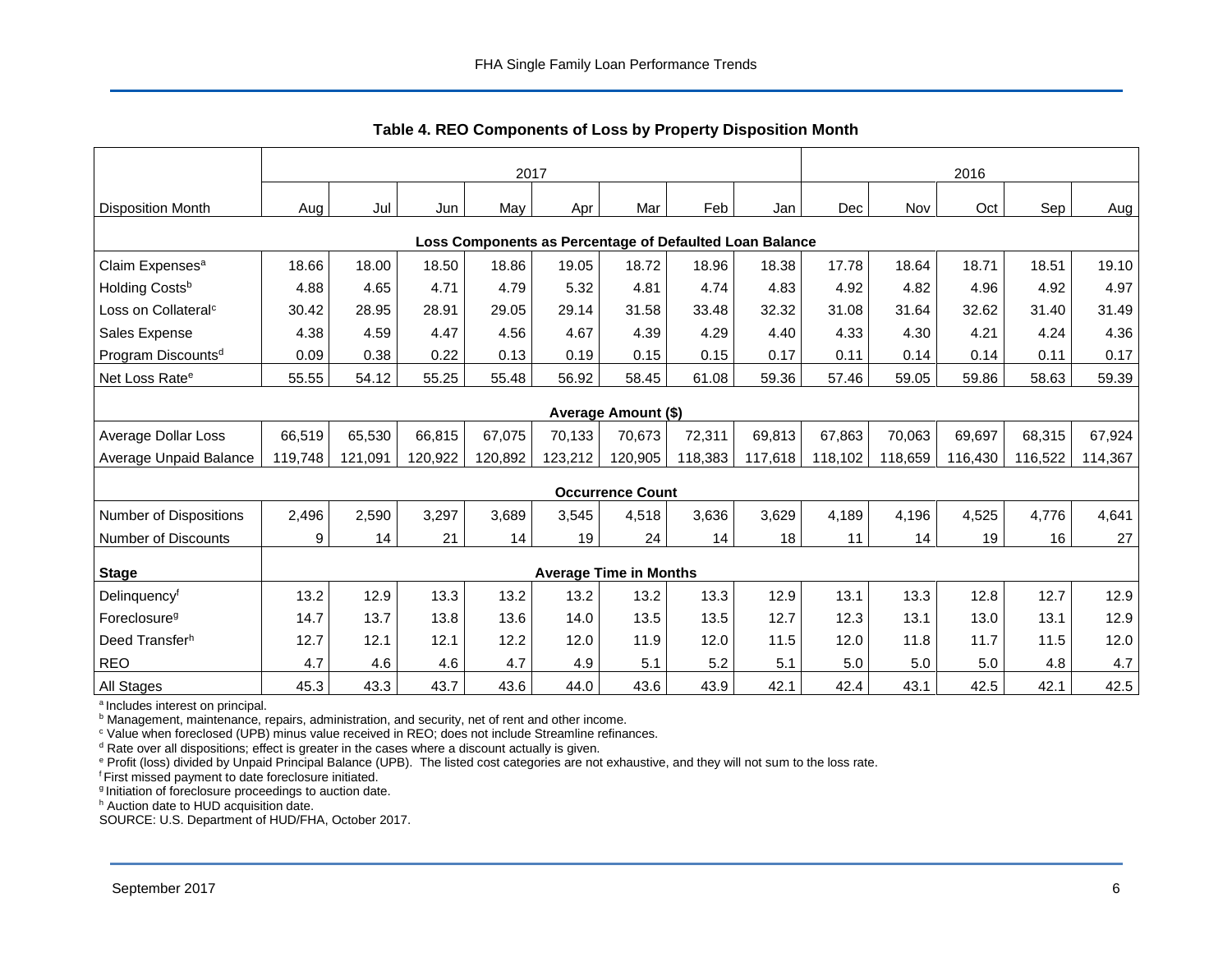**Figure 1. Serious Delinquency Rate by Fiscal Year**

<span id="page-7-0"></span>

NOTE: The FY 2009 cohort is separated into two parts, representing loan originations from October through March in 2009-1 and loan originations from April through September in 2009-2. The last six months of the origination period have been removed to ensure seasoning of loans. SOURCE: U.S. Department of HUD/FHA, October 2017.